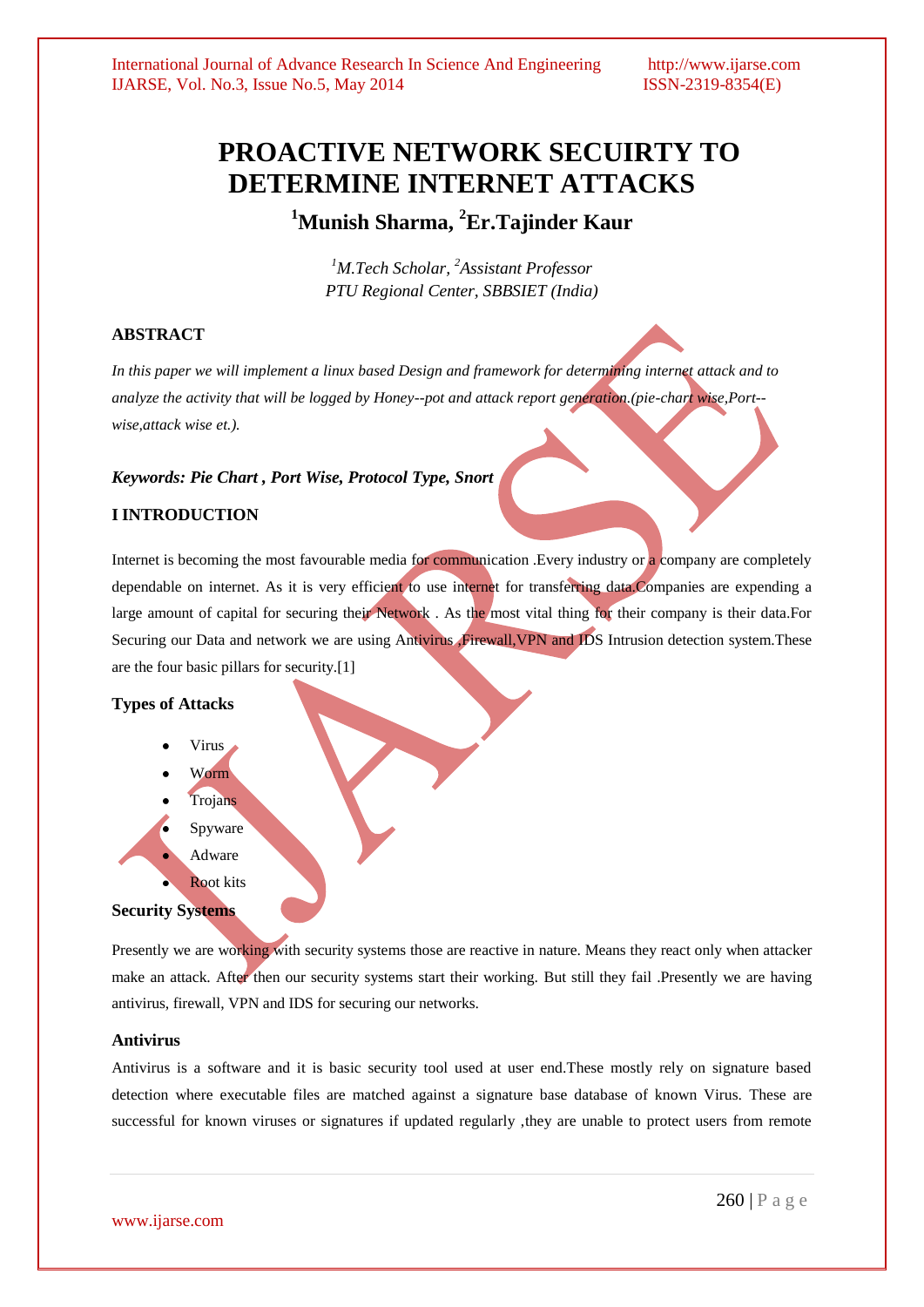port attacks directed at user application from internet[1].A latest survey shows that 25% of users disabled their antivirus software because they believe this software have negative impact on their pc performance[13].

#### **Firewal**

It is also a good measure to protect our network. It inspects the packets and stop the bad packets from entering our network or we can say that it attempts to block the bad traffic. But the major drawback of firewall is that it is unable to recognize the attack also [1].In these days firewall are available in systems at the time of purchase.

#### **Virtual Private Network (VPN)**

It is also count as an important measure to protect our network**.**VPN creates a secure seperate path between insecure systems but VPN fails to protect network resources[1].

#### **Intrusion Detection System (IDS)**

Intrusion detection system is totaly a reactive .It does not stop the attacks.It works only after attacks occurred.

#### **Proactive Network Security**

Countermeasures like firewall , antivirus or any anti things all are reactive security tools. They works only after being attacked. For protecting our network we have to regular vigilance to our system to get highest level of security. Daily vigilance is the key but is not possible to watch your network all the time[1]. For resolving this major concern we have develop some proactive tools that we should protect our networks our take some necessary action when we got any threat. In this paper we will develop such a system using Honeypot technology to protect our network.

#### **Honeypot**

Honeypot is a system that is made to attract the attackers and then to observe their activities .By making such a system we can protect our actual data and the system shown to attacker can be observed and counter measures can be taken without any information to attackers.The importance of honeypot lies in the information collected by it.In this paper we will work honeypot that act as defense mechanism proactively to protect the network. To divert the attention of attacker, to capture new viruses or worms for future study, to buid attacker's profile and to identify new vulnerabilities and riskd of operating systems are the main functions of Honepot [1].

# **Classification of Honeypots**

**Low interaction Honeypot**:I n low interaction honeypot we attacker only get limited access of system. Example nepenthes, honeyd etc

**High Interaction Honeypot :** In High interaction honeypot we give full freedom to attacker to interact with our system and their every event will be logged**.**example ;argos,HiHat,Honeybow.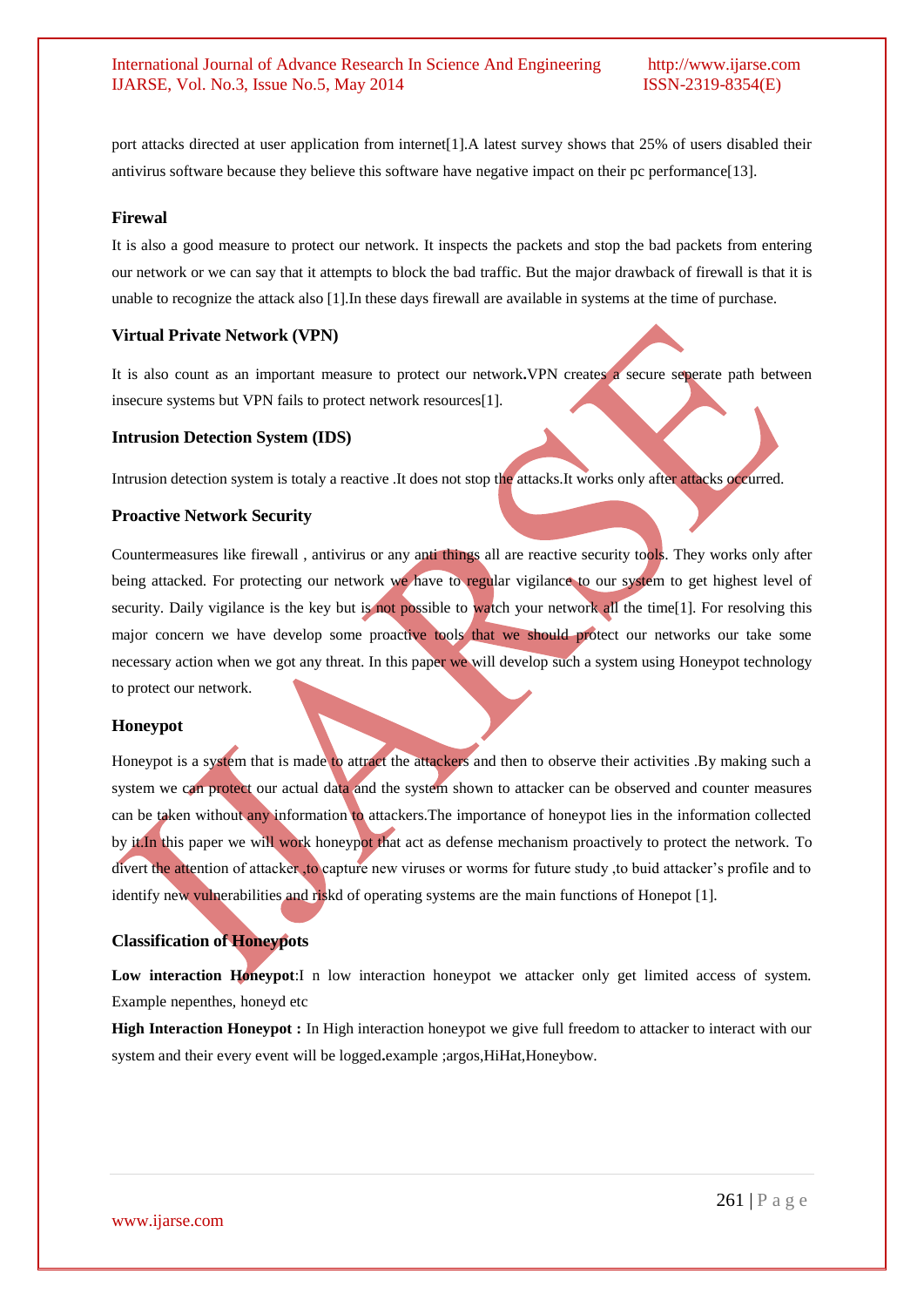# **II LITRATURE REVIEW OF RELATED WORKANTIVIRUS**

- $\bullet$ **Antivirus** proposed a Network Intrusion Testbed using Honeypots .This study aims to create a interface that will make the configuration of Honeypot easier. Use a Honeypot configuration that will be tested over a small network and analyze the activity that will be logged by Honeypot.
- $\bullet$ **Kim** et proposed in 2012 a agent based Honeypot framework or protecting a server in organization. He shows in his framework, how agents remove malicious processes.
- **Abhay nath** et in 2011 presented a solution in which he addresses the issue of a huge log size,which consumes a lot of space, which creates a problem when they are processed.
- Fahim et in 2009 proposed a method for establishing a virtual Honeynet on Vmware server running Honewall CDROM roo.This special technique was implemented in order to enhance the data capture mechanisms on linux based honeypot to efficiently generate reports.
- **Tupakula** et in 2011 proposed a security architecture to deal with attacks on virtual machines at fine  $\bullet$ granular level.
- Kumar et in 2012 proposed hybrid framework fro malware collection and detection using both of the honey technologies known as client and server Honeypots .
- **Masood mansoori and ray hunt** in 2011 proposed an ISP based notification and detection system to maximize the efficiency of client Honeypots in protection of end users.

# **III OBJECTIVES**

The objective of proposed work is to develop proactive network security framework to determine internet attacks. To fulfill the objective, following steps are implemented.

- To study of Proactive Network security Tools and techniques.
- To design and develop a linux based framework using honeypot technology for determining Internet attacks.

To analyze the activity that will be logged by honeypot and attack report generation.

# **IV DESIGN**

#### **Honeynet Architecture**



www.ijarse.com

262 | P a g e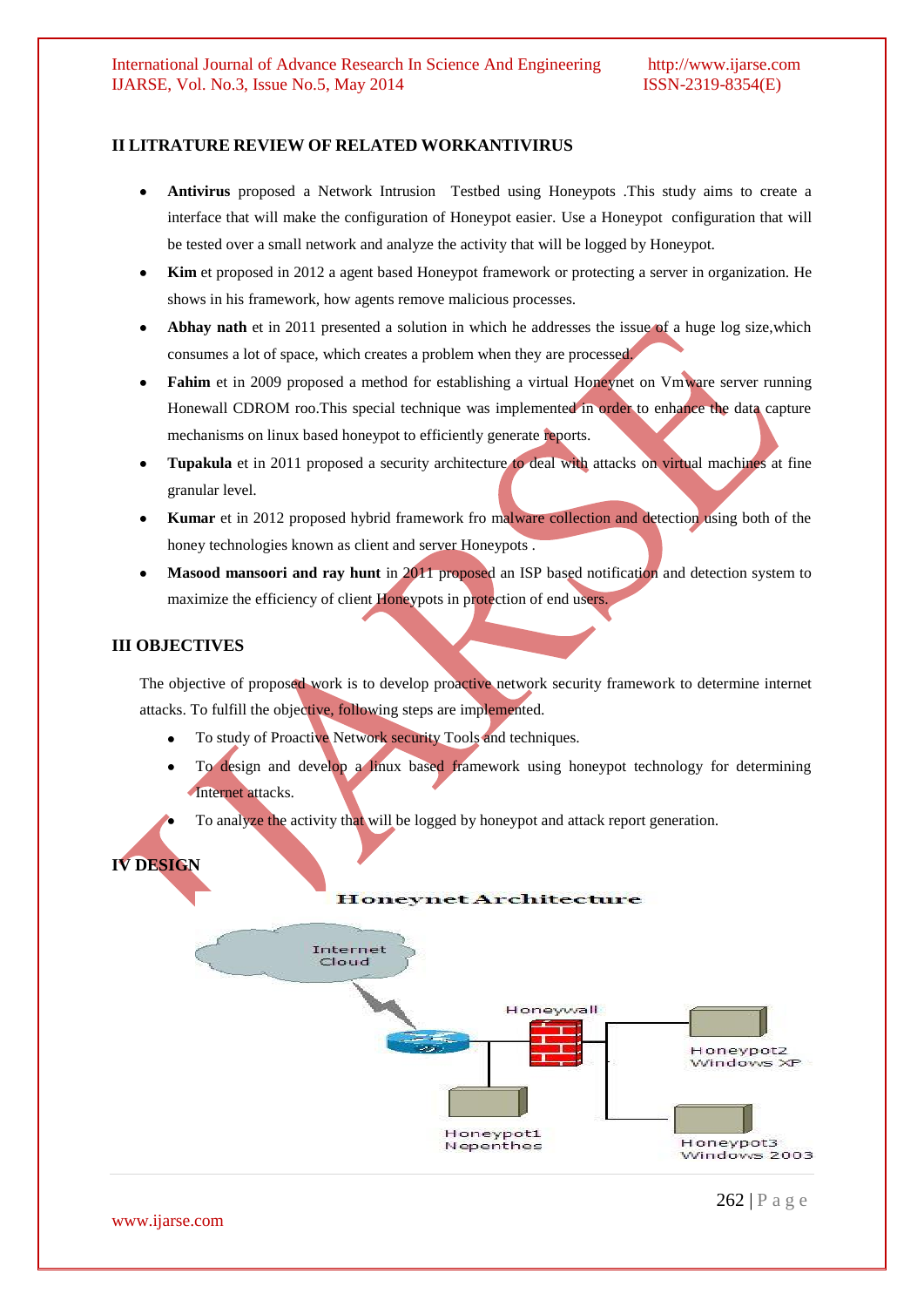# **V METHODOLOGY USED**

The Proposed work completes through the following steps

- $\bullet$ Platform Creation using virtualization and installation of linux operating system as base operating system.
- Instalation of virtual Box tools to create multiple operating systems on single base machine.
- Installation of unpatched operating system with latest vulnerabilities
- Configuration development to record the activities of invader.
- Network Configuratio and accesibilty on base machine as well as on virtual machine(depends on number of honeypots).
- Ip address setting and assignment
- Network port configurations.
- Applications bind with specific ports.
- Incorporation of Signature based detection techneques with honeypots.
- Network Attack Capuring through Honeypots and storage of attack data.
- Signature based classification through data processing engine
- Statisical Report generation
- Port wise Distribution
- Attack wise Distribution
- Persentage distribution of attacks.
	- Pie charts of attacks.
	- Bar charts of attacks.etc.
- Distribution of collected attacks based on SNORT(Intrusion Detection System).

#### **VI RESULTS**

In the implementation of proactive network security setup , we will collect, analyze and defend our network from unknown network attacks. we have created a vitual honeynet framework using Low intereaction honeypot and high intereaction honeypot.With the help of our framework attack traces can be collected for the further investigations for interfering the attackers report and behavior. We also tried to develop online mechanism using some automated code and scripts to generate some statistics of the attack report which is very useful for system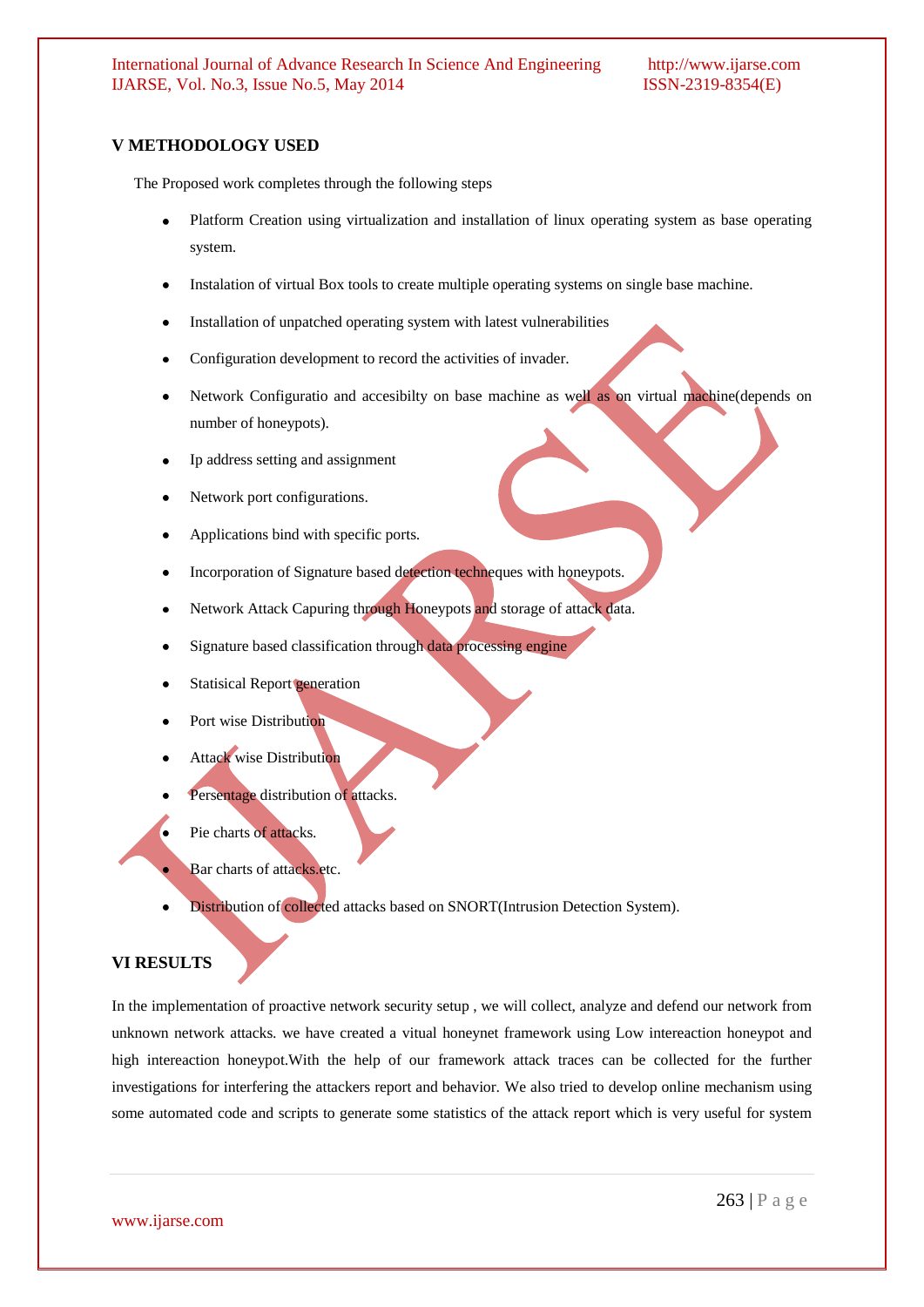#### International Journal of Advance Research In Science And Engineering http://www.ijarse.com IJARSE, Vol. No.3, Issue No.5, May 2014 ISSN-2319-8354(E)

and network administrators to defend their network or take some proactive actions against attacks.We have generated a Statisical report of attack data as given below**.**

- Firstly report on Distribuiton of attack data.  $\bullet$
- Distribution of Classification method.  $\bullet$
- Distribution of event by destination port and events by hour.
- Popularity of one source host.  $\bullet$
- Distribution by protocols.

**Events**: These are the types of attacks such as mysql injections,smtp attacks etc.

**Methods**: Classification methods means class of exploitation like bad traffic,sensitive data stealing etc.

# **ATTACK DATA STATISTICS ( Generated with NIDS alerts)**

#### **6.1 Distribution of Attack Methods**

| $\frac{0}{0}$ | No | <b>IP</b><br><b>Source</b> | <b>Attack</b>                                                                                                     | <b>Severity</b> |  |
|---------------|----|----------------------------|-------------------------------------------------------------------------------------------------------------------|-----------------|--|
| 27.42         | 17 | 177.x.x.x                  | OS-WINDOWS DCERPC NCACN-IP-TCP srvsvc NetrpPathCanonicalize path<br>canonicalization stack overflow attempt {tcp} |                 |  |
| 27.42         | 17 | 177.x.x.x                  | <b>OS-WINDOWS DCERPC NCACN-IP-TCP srvsvc NetrPathCanonicalize</b><br>overflow attempt $\{top\}$                   |                 |  |
| 12.90 8       |    | 116.x.x.x                  | OS-WINDOWS DCERPC NCACN-IP-TCP srvsvc NetrPathCanonicalize<br>overflow attempt $\{top\}$                          |                 |  |
| 12.90 8       |    | 115.x.x.x                  | OS-WINDOWS DCERPC NCACN-IP-TCP srvsvc NetrpPathCanonicalize path<br>canonicalization stack overflow attempt {tcp} |                 |  |
| 6.45          | 14 | 116x.x.x                   | OS-WINDOWS DCERPC NCACN-IP-TCP srvsvc NetrpPathCanonicalize path<br>canonicalization stack overflow attempt {tcp} |                 |  |
| 6.45          | 14 | 196.x.x.x                  | OS-WINDOWS DCERPC NCACN-IP-TCP srysvc NetrPathCanonicalize<br>overflow attempt {tcp}                              |                 |  |
| 3.23          | 2  | 91.x.x.x                   | MALWARE-OTHER lovegate attempt {tcp}                                                                              |                 |  |
| 3.23          | 2  | 91x.x.x                    | OS-WINDOWS DCERPC NCACN-IP-TCP ISystemActivator<br>RemoteCreateInstance attempt {tcp}                             | low             |  |

# **Distribution of Classification Method**

| $\mathcal{A}$ | <b>Classification</b>                  | <b>Severity</b> |
|---------------|----------------------------------------|-----------------|
| 93.55         | Attempted Administrator Privilege Gain | high            |
| 3.23          | A Network Trojan was Detected          | high            |
| 3.23          | Generic Protocol Command Decode        | low             |

#### **6.3 Distribution of Event by Destination Port**

| $\mathbf{O}/\mathbf{O}$ |    |     | <b>Destination Port</b> |
|-------------------------|----|-----|-------------------------|
| 93.55                   | 58 | 445 |                         |
| 6.45                    |    | 135 |                         |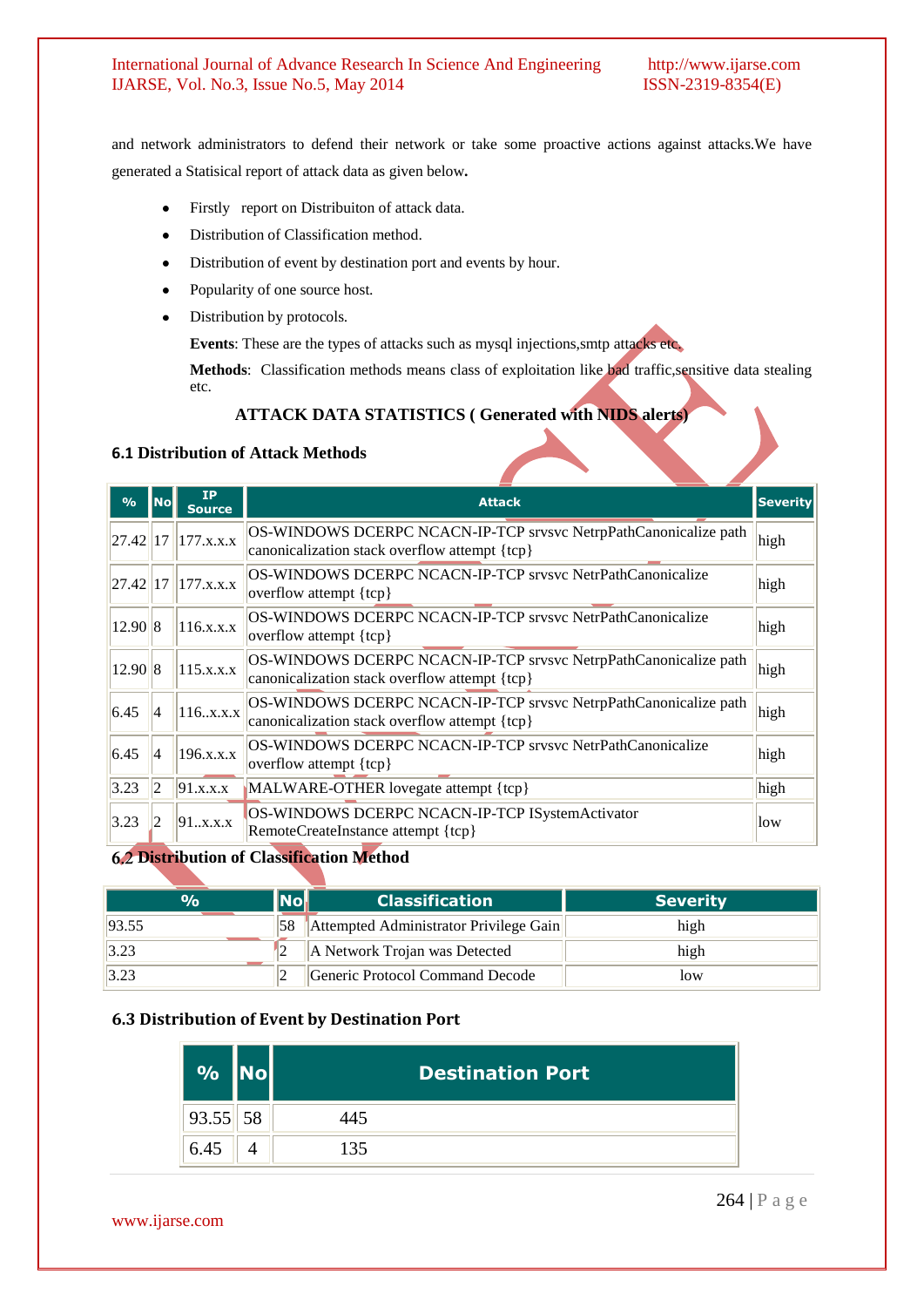#### International Journal of Advance Research In Science And Engineering http://www.ijarse.com IJARSE, Vol. No.3, Issue No.5, May 2014 ISSN-2319-8354(E)

In this graph we shown the events by destination port.In this graph port no. 445 is sending 93.55% of attacks and port no. 135 is sending 6.45 % of events.



This graph shows that which protocol the attacker is using mostly to spread virus.As shown in graph 95.52% of attacks are through TCP protocol and small amount of attacks 4.48 % through UDP protocol.This type of distribution is called Protocol type distribution.



www.ijarse.com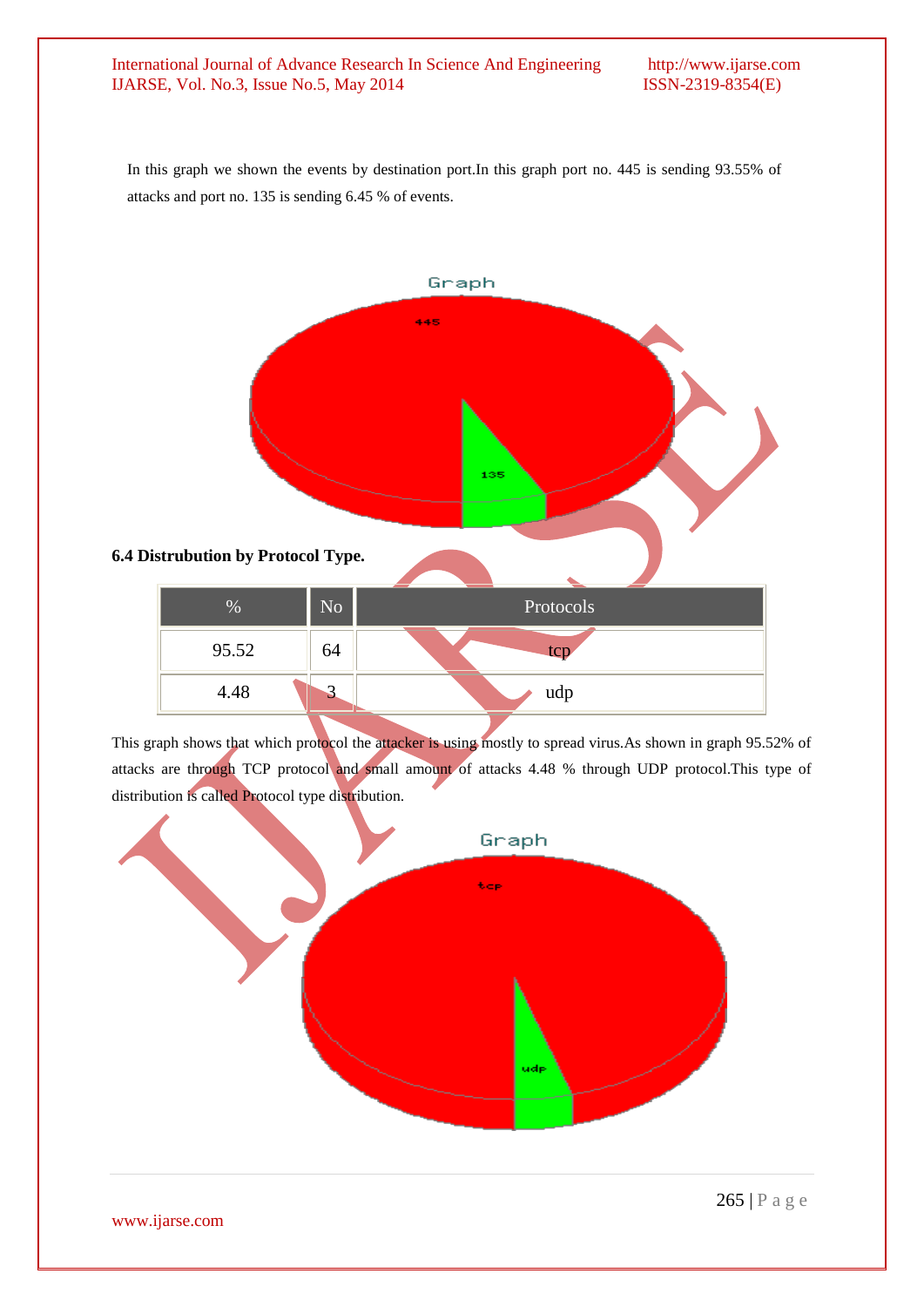| N <sub>o</sub> | <b>IP Source</b>       | <b>Resolve</b> | <b>Domain</b>                                                                                                          |
|----------------|------------------------|----------------|------------------------------------------------------------------------------------------------------------------------|
|                |                        |                | Unresolved                                                                                                             |
|                | 123. xx. xx. xxx       |                | Unresolved                                                                                                             |
|                |                        |                | Unresolved                                                                                                             |
| 9              | 2xx.xx.xx.xx           |                | Unresolved                                                                                                             |
| 5              | 1xx.xxx.xx.x           |                | Unresolved                                                                                                             |
| $\overline{4}$ | 7x.xx.xxx.xx           |                | Unresolved                                                                                                             |
|                | 16<br>12<br>10<br>7.46 |                | 23. xxx. xxx. xx<br>unresolved<br>unresolved<br>22x.xxx.xxx.xx<br>unresolved<br>unresolved<br>unresolved<br>unresolved |

# **6.5 Popularity of [One Source Host](file:///E:\miyan.html%23top)**

# **VII FUTURE SCOPE**

Apart from the development of honeynet in virtual enviorment, the single window web interface is missing in our current development.We propose to develop the GUI gor attack data categorization and summarization of attacks for the end users. We also propose to integrate the active components to browse actively the malicious web pages and to collect client side attacks which exploits the client side applications.Apart from GUI development for single window operation and configuration management of virtual honeynet, we also propose to distributed deployment of honeynet sensors,collect the distributed attack data ,correlate the data and determine the coordinated attacks in variousl locations.To determine the coordinated attacks ,we also trying to implement the machine learning algorithms into honeynet data to infer the intelligent information.

# **REFERENCES**

- [1] Study on Network Intrusion Detection Based on Proactive mechanism by Munish sharma & ER.Tajider Kaur in 2014..
- [2] R. Danford, ―2nd Generation Honeyclients‖ , SANS InternetStorm Center,2006 http://handlers.dshield.org/rdanford/pub/Honeyclients\_Danford\_SANS 06.pdf
- [3] Cheswick, B. (1990), An Evening with Berferd in which a cracker is Lured, Endured, and Studied: Citeseer.